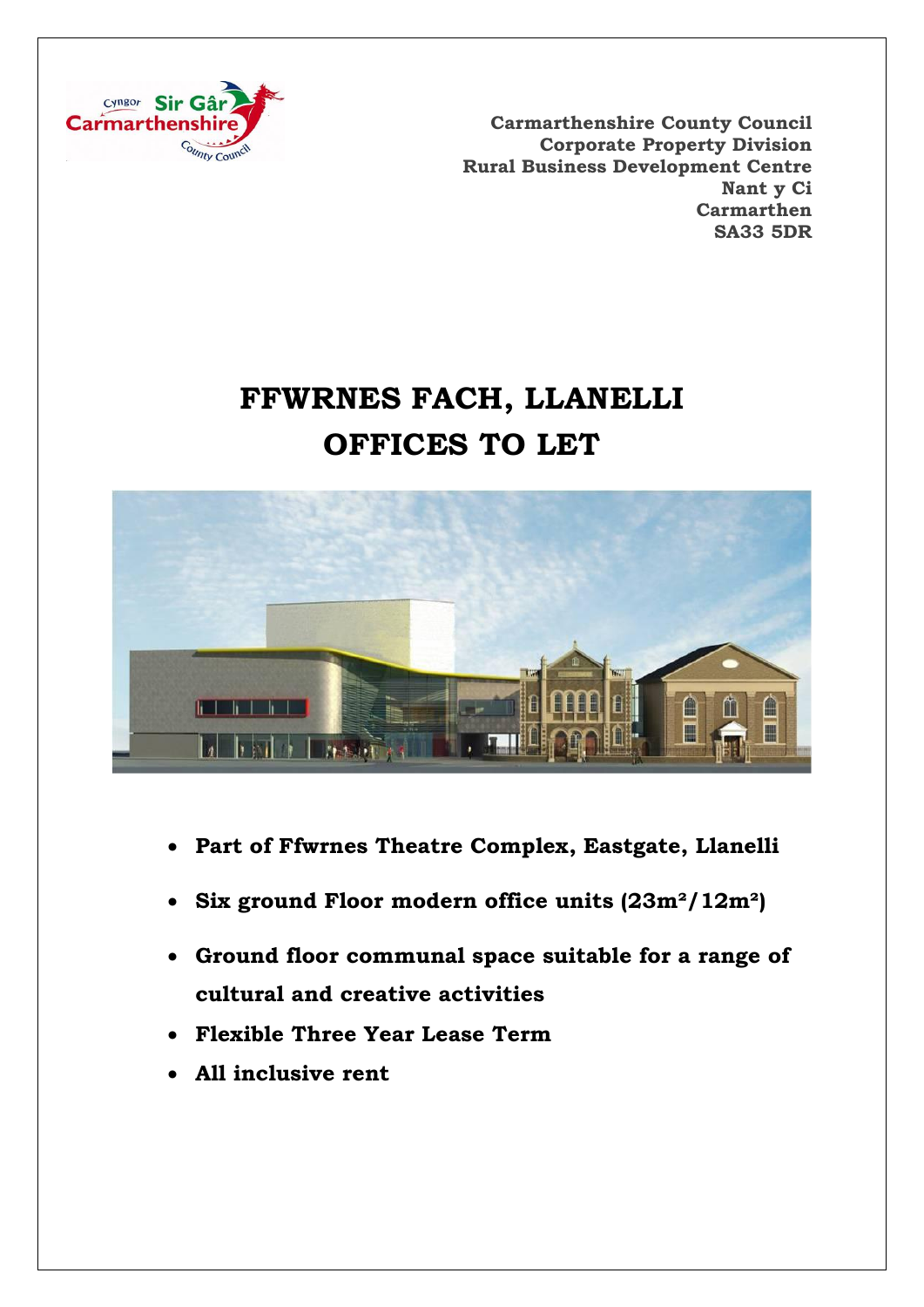# **Description**

The Ffwrnes Fach Cultural and Social Enterprise Centre is part of the Ffwrnes, located in the refurbished and redesigned former Zion Chapel and next to the main Theatre building. It contains 6 modern self-contained ground floor offices; an ideal location for organisations with film, media, literature, spoken word or the performing arts at the core of their activities. In addition to the offices, there is a shared central open space, ideal for small scale presentations, educational and training activities and performances. There are shared kitchen and toilet facilities.

### **Location**

Ffwrnes, Park Street, Llanelli, SA15 3YE

### **Letting Information**

The overall vision for the Ffwrnes Fach is to create a popular, inclusive, inspiring, independently managed, innovative centre which recognises and utilises a diverse range of skills, interests and aspirations, as well as improving social access opportunities for education, training, employment and entertainment.

The offices in the Ffwrnes Fach are available for let through Carmarthenshire County Council, for a period of 3 years on the terms and conditions outlined overleaf.

For further information regarding the property and lease arrangements please contact:

Sian Mathias MRICS [semathias@carmarthenshire.gov.uk](mailto:semathias@carmarthenshire.gov.uk) 01267 246262

#### **Services**

The Ffwrnes Fach is alarmed and protected by the integral Ffwrnes fire safety and security systems.

The offices are served by an electricity supply and each have a telephone line.

Limited storage of equipment within the shared areas of Ffwrnes Fach may be possible by agreement with the Management Committee.

Parking is available in the long and short stay public pay and display car parks located near to the Ffwrnes Fach.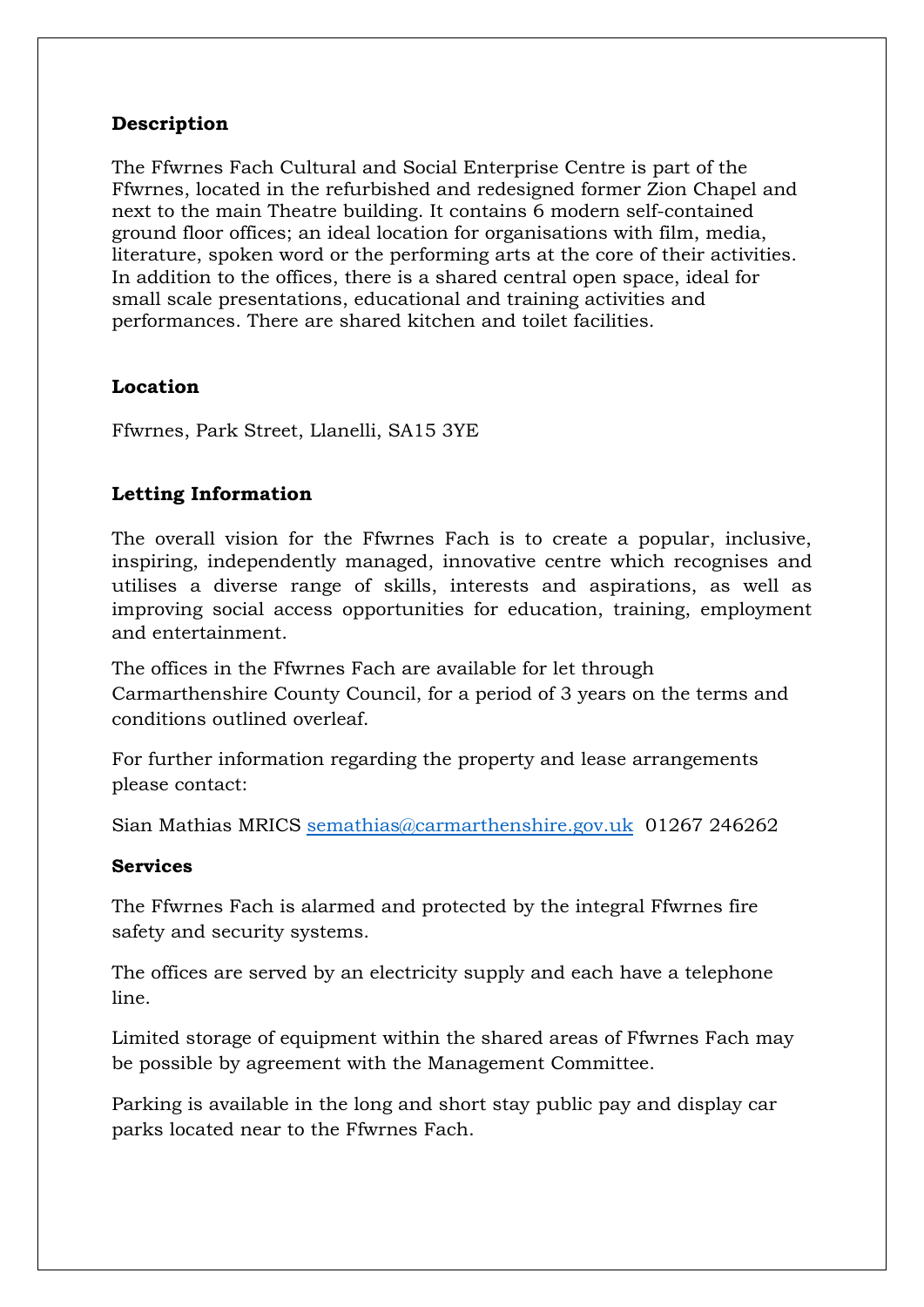# **Collaboration**

Each tenant will be encouraged to collaborate with Theatrau Sir Gar/ Ffwrnes and make use of the performance, rehearsal and exhibition spaces available.

# **Planning**

Interested parties to satisfy own enquiries with regards to planning advice.

# **Legal Costs**

Each party is to be responsible for their own legal costs incurred in this transaction.

### **Viewings**

For viewings contact: Linda Norman on 01554 744406 [LJNorman@carmarthenshire.gov.uk](mailto:LJNorman@carmarthenshire.gov.uk)

# **Applications**

For an application form visit: [http://www.theatrausirgar.co.uk/en/y-ffwrnes/about-the](http://www.theatrausirgar.co.uk/en/y-ffwrnes/about-the-ffwrnes/ffwrnes-fach)[ffwrnes/ffwrnes-fach](http://www.theatrausirgar.co.uk/en/y-ffwrnes/about-the-ffwrnes/ffwrnes-fach)

Applications may be submitted at any time and will be assessed on 1<sup>st</sup> March 2017 and at quarterly intervals thereafter until 30<sup>th</sup> November 2017.

Applications should be completed and submitted electronically to: [ffwrnesfachaps@carmarthenshire.gov.uk](mailto:ffwrnesfachaps@carmarthenshire.gov.uk)

Applications not submitted in the required form will not be considered.

The successful applicants will be chosen on the basis of their applications, and in accordance with the application process and subject to availability.

The Carmarthenshire County Council informs all prospective tenants that whilst every care is taken in the preparation of these particulars they do not guarantee their accuracy and shall not be held to form any part of any contract. Prospective Tenants should make their own enquiries to establish that the premises are suitable for their requirements. Neither will the Authority bear any responsibility for expenses incurred in viewing the property which may be let or withdrawn without notice.

Carmarthenshire County Council is obliged to consider all offers received in respect of this property up until the exchange of contracts. It is not obliged to accept the highest or any offer.